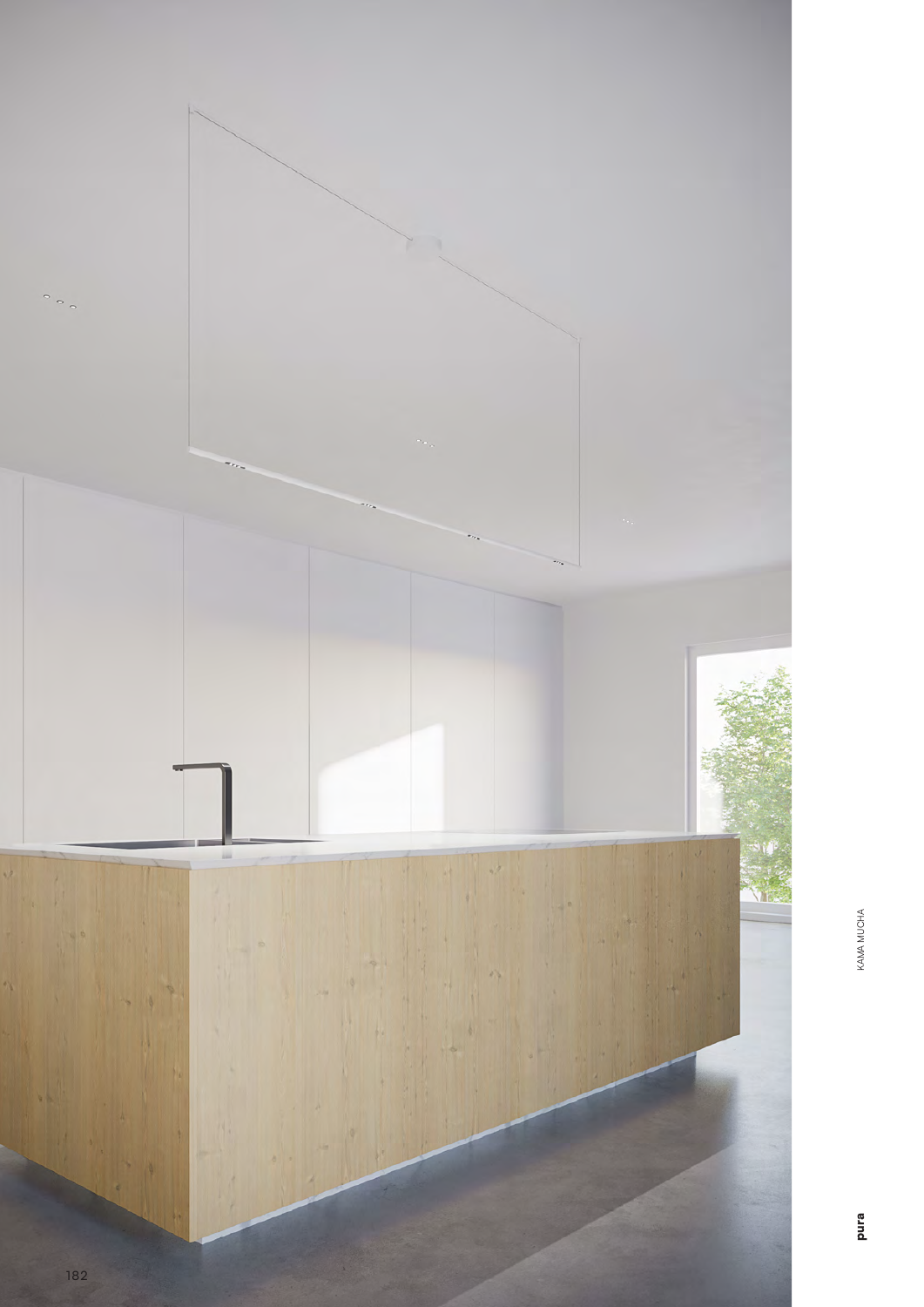## pura

design — **Kama Mucha** 

family

The Pura luminaire was created to bridge the gap between decorative and technical lighting in such location as a kitchen island or a dining room. It also addresses a common problem consisting in leaving one central electrical outlet, which usually eliminates in-line solutions. The structure is based on a milled aluminium body with a diameter of only 16mm – visually and materially it is extremely lightweight, almost ephemeral. The luminescent modules are spaced apart to create a uniform spot of light.

Each model, depending on the length, is equipped with 2, 3 or 4 LED modules with three diodes, each equipped with a microscopic TIR optics, which ensures the desired light distribution and intensity. The power supply is built into a central power box which is only 28mm high. The body hangs on two cables in a transparent braid, which also supply power. This arrangement minimises the number of elements and makes the whole luminaire a very strong graphic element of the interior in which it is installed. The length of the cords/wires as well as the location of the canopy can be customised.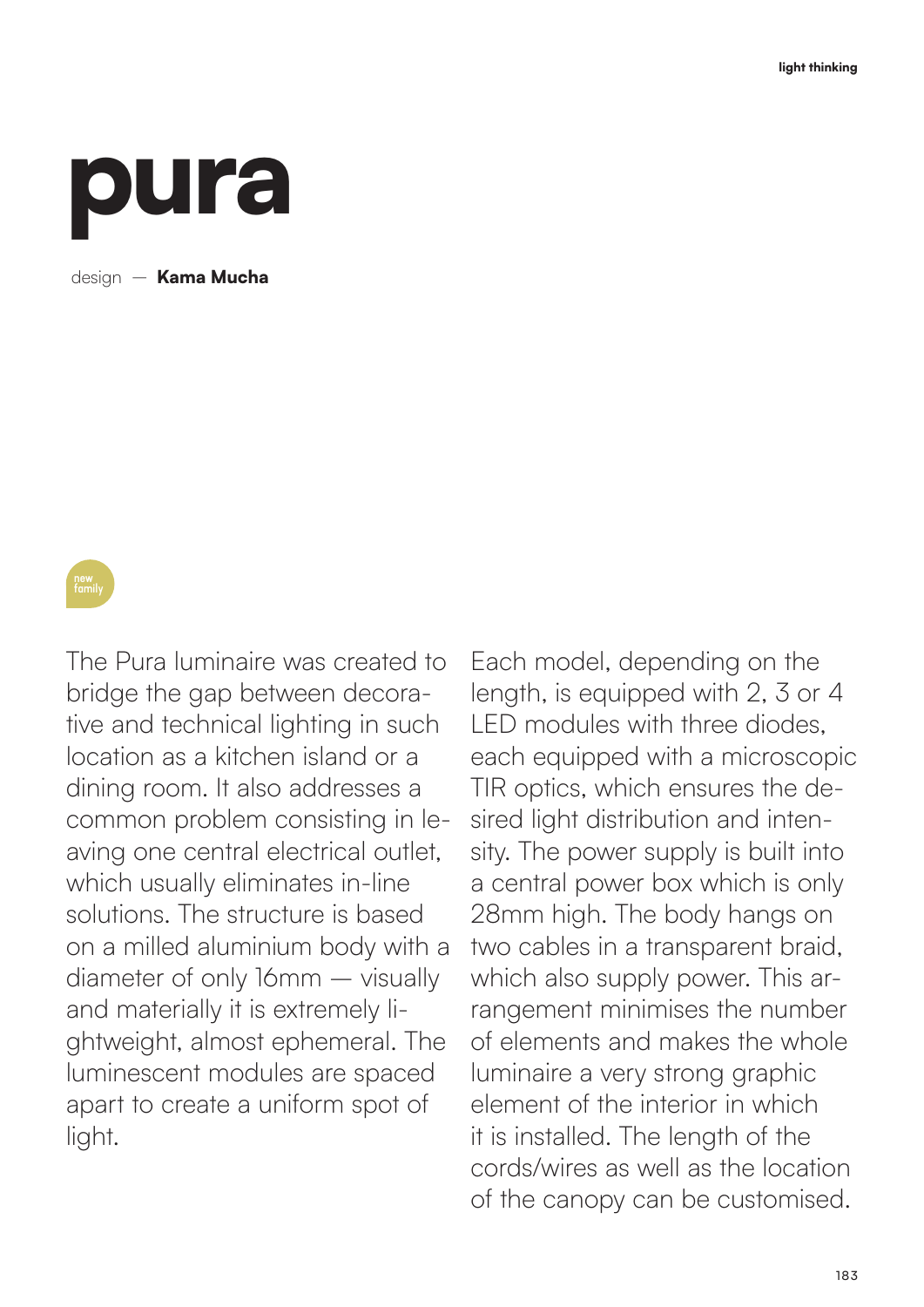## **Suspension height**

In the example used, the table is 220 cm long and its height is 75 cm. With this arrangement of the components, we assume that the fixture is suspended about 65 cm above the table.

This arrangement provides comfortable lighting of the table. The suspension height can of course be adjusted at the installation stage.



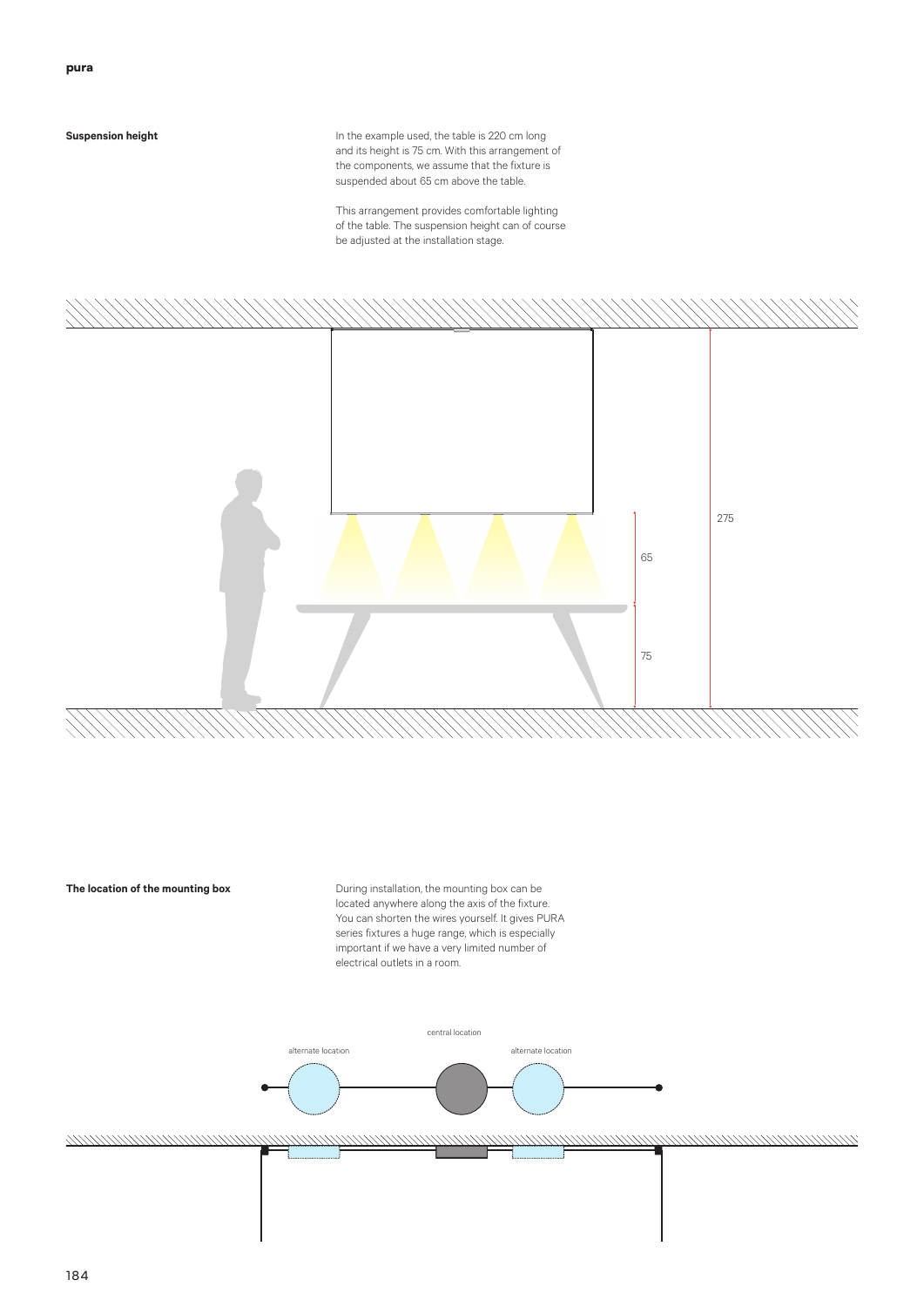**Technical features**



**Mounting box 133 mm, in diameter and 28 mm** high, made of turned aluminium. It has two functions, as it covers the power connection and serves as a holder for the power wires. During installation, the box can be placed anywhere along the longitudinal axis of the lamp. Cables are supplied in lengths of **350cm** each, which allows you to adjust the position of the box and the height of the fixture above the table.

**2** The **1.5 mm** thick cables are made of sturdy and resistant elastomer material. For this reason and because the operating voltage on the lamp is safe and does not exceed **36V**, the fixture can be suspended solely on the power cables.

- ceiling brackets painted in the same colour as the fixture, equipped with plastic pressure screws that do not damage the power wires.
- **A** Made of turned aluminium, the ends have no visible mounting screws. They are also holders for the power cables.
- **5** The light modules are always painted black to reduce glare. The clever design allows you to remove the module and replace only non-functional components, thus ensuring the longevity of the entire product. Appropriately selected elements ensure an adequate luminous flux for up to **60,000h**.
- **6** The micro lenses, just 10 mm in diameter, direct light at a 39° angle, ensuring adequate illumination of the surface beneath the fixture. The total inner reflection (TIR) lens is made of optical polycarbonate.
- **Power LEDs with high CRI90, modules designed** by LABRA and customized for the PURA series. Properly selected cooling ensures the long lifetime of diodes.
- Body made of thin-walled aluminium profile in the longest version, it weighs only 0.65 kg. This makes the entire fixture lightweight, not only in visual terms. The 16 mm diameter means that , despite its size, the fixture does not dominate the space in which it is used.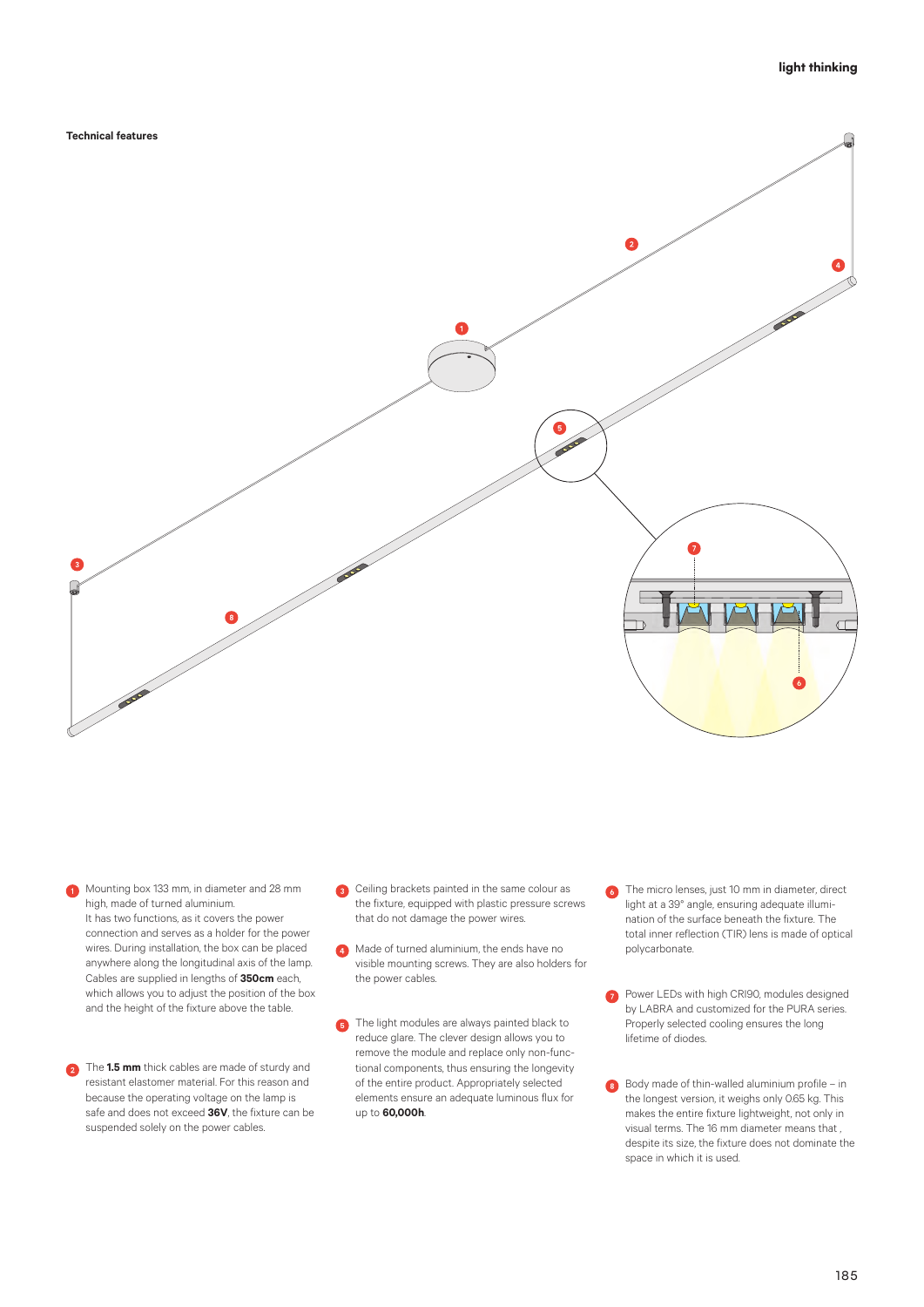